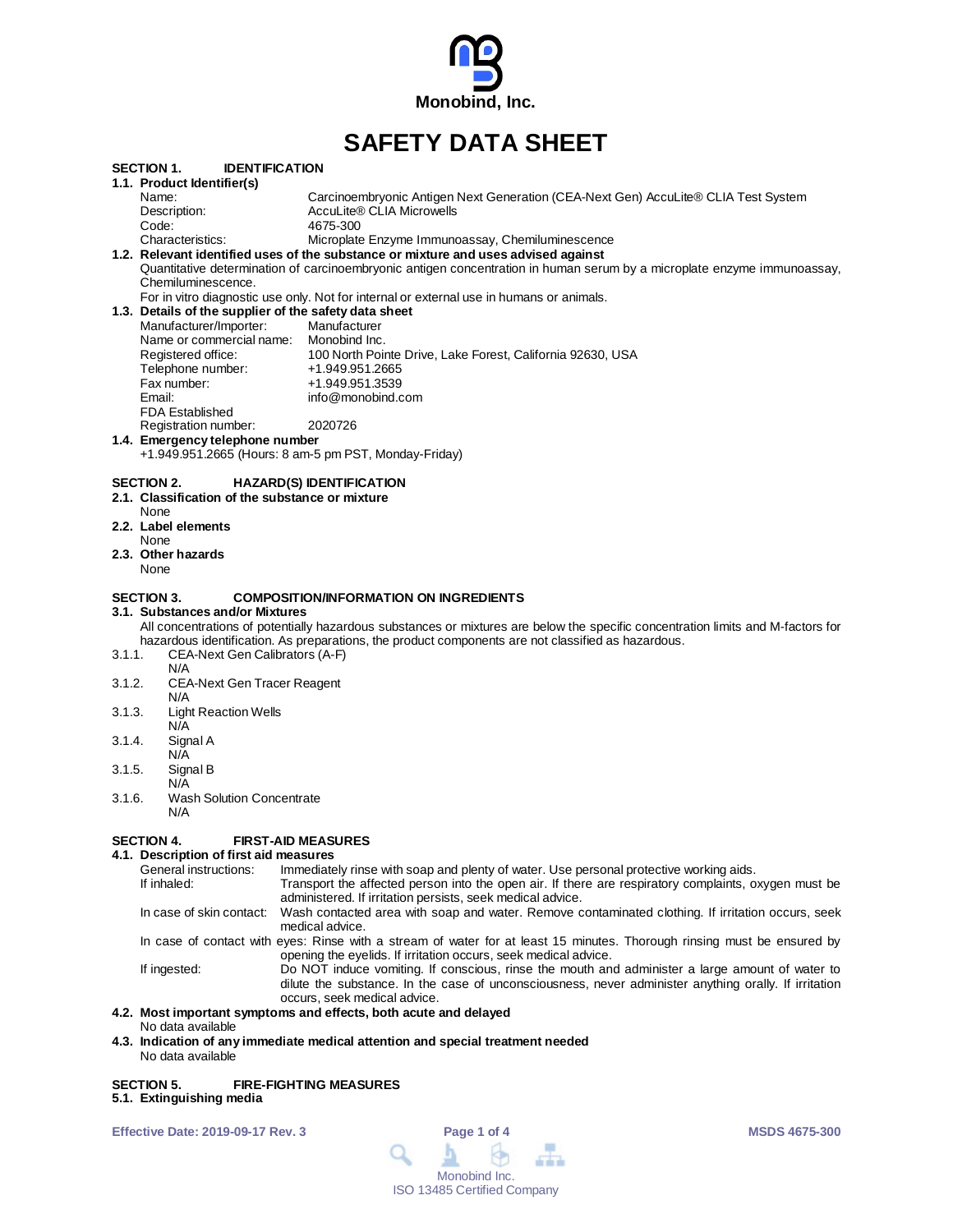Carbon dioxide, dry powder, foam, water

- **5.2. Special hazards arising from the substance or mixture**
- None **5.3. Advice for firefighters**

Wear appropriate personal protective equipment and clothing. Wear self-contained breathing apparatus, if necessary.

#### **SECTION 6. ACCIDENTAL RELEASE MEASURES**

- **6.1. Personal precautions, protective equipment and emergency procedures**
- Avoid contact with skin and eyes. Wear suitable personal protective clothing. **6.2. Environmental precautions**
- Avoid penetration into sewerage systems, surface and ground water. Avoid soil pollution.
- **6.3. Methods and material for containment and cleaning up** Cover with suitable absorbing material. After removing the substance, rinse the spot of spilling thoroughly with water and soap.

Dispose of waste according to all federal, state, and local regulations.

**6.4. Reference to other sections**

See Section 8 for personal protective equipment. See Section 13 for appropriate disposal methods.

### **SECTION 7. HANDLING AND STORAGE**

**7.1. Precautions for safe handling**

Avoid spills. Avoid contact with skin, eyes and clothing. Use suitable protective means to work with the substance. Use in a well-ventilated area. Follow good manufacturing practices when using product. Do not drink, smoke, or eat in work areas.

## **7.2. Conditions for safe storage, including any incompatibilities**

Kit and unopened components:

Store at temperatures between + 2 and + 8  $^{\circ}$ C in a dry and dark place until expiration date. Avoid extended exposure to heat and light.

- 7.2.1. Opened components:
- Stable for sixty (60) days when stored at 2-8 °C.

7.2.2. For prepared reagents (see product insert): Diluted wash buffer should be stored at room temperature (2-30 °C) for up to 60 days. Working Signal solution should be stored at 2-8 °C and is stable for thirty-six (36) hours.

#### **7.3. Specific end uses**

Product procedure should be performed by a skilled individual or trained professional for in vitro diagnostic use only.

### **SECTION 8. EXPOSURE CONTROL/PERSONAL PROTECTION**

#### **8.1. Control parameters**

No substances with occupational exposure limits.

# **8.2. Exposure controls**

- 8.2.1. Eye/face protection: Safety glasses or goggles with side shields recommended<br>8.2.2. Skin protection: Compatible protective gloves recommended. Wash han
- Skin protection: Compatible protective gloves recommended. Wash hands after properly removing and disposing of gloves.
- Other skin protection: Laboratory coats are recommended.<br>
Respiratory protection: No respiratory protection is required 8.2.3. Respiratory protection: No respiratory protection is required. Use product in rooms enabling good ventilation. If local exhaustion is necessary, general (forced) exhaustion is recommended. 8.2.4. Thermal hazards: None
- 

### **SECTION 9. PHYSICAL AND CHEMICAL PROPERTIES**

### **9.1. Information on basic physical and chemical properties**

9.1.1. Appearance:

|        | Physical state (at 20 °C)                               |                                                                          |  |  |
|--------|---------------------------------------------------------|--------------------------------------------------------------------------|--|--|
|        | Liquid:                                                 | Calibrators, Tracer Reagent, Wash Solution Concentrate, Signal Solutions |  |  |
|        | Solid:                                                  | Microtiter strips                                                        |  |  |
|        | Colour                                                  |                                                                          |  |  |
|        | Straw:                                                  | Calibrators                                                              |  |  |
|        | Red:                                                    | <b>Tracer Reagent</b>                                                    |  |  |
|        | Clear:                                                  | Signals, Wash                                                            |  |  |
| 9.1.2. | Odour:                                                  | Odourless                                                                |  |  |
| 9.1.3. | Odour threshold:                                        | Not applicable                                                           |  |  |
| 9.1.4. | pH value:                                               | Stop solution: $<$ 3                                                     |  |  |
|        |                                                         | Calibrators: $7.4 \pm 0.2$                                               |  |  |
|        |                                                         | Tracer Reagent: $7.3 \pm 0.2$                                            |  |  |
|        |                                                         | Microtiter strips: $7.5 \pm 0.2$                                         |  |  |
|        |                                                         | Wash Solution Concentrate: $8.8 \pm 0.2$                                 |  |  |
|        |                                                         | Substrate Reagent A: $9.0 \pm 0.2$                                       |  |  |
|        |                                                         | Substrate Reagent B: $5.0 \pm 0.2$                                       |  |  |
| 9.1.5. |                                                         | Melting point/freezing point: Not determined                             |  |  |
| 9.1.6. | Initial boiling point/ boiling range:<br>Not determined |                                                                          |  |  |
| 9.1.7. | Flash point:                                            | Not applicable                                                           |  |  |
|        |                                                         |                                                                          |  |  |

- 
- 9.1.8. Evaporation rate: Not determined<br>9.1.9. Flammability (solid, gas): Not flammable Flammability (solid, gas):
- 9.1.10. Upper/lower flammability or explosive limits: Not applicable

**Effective Date: 2019-09-17 Rev. 3 Page 2 of 4 MSDS 4675-300**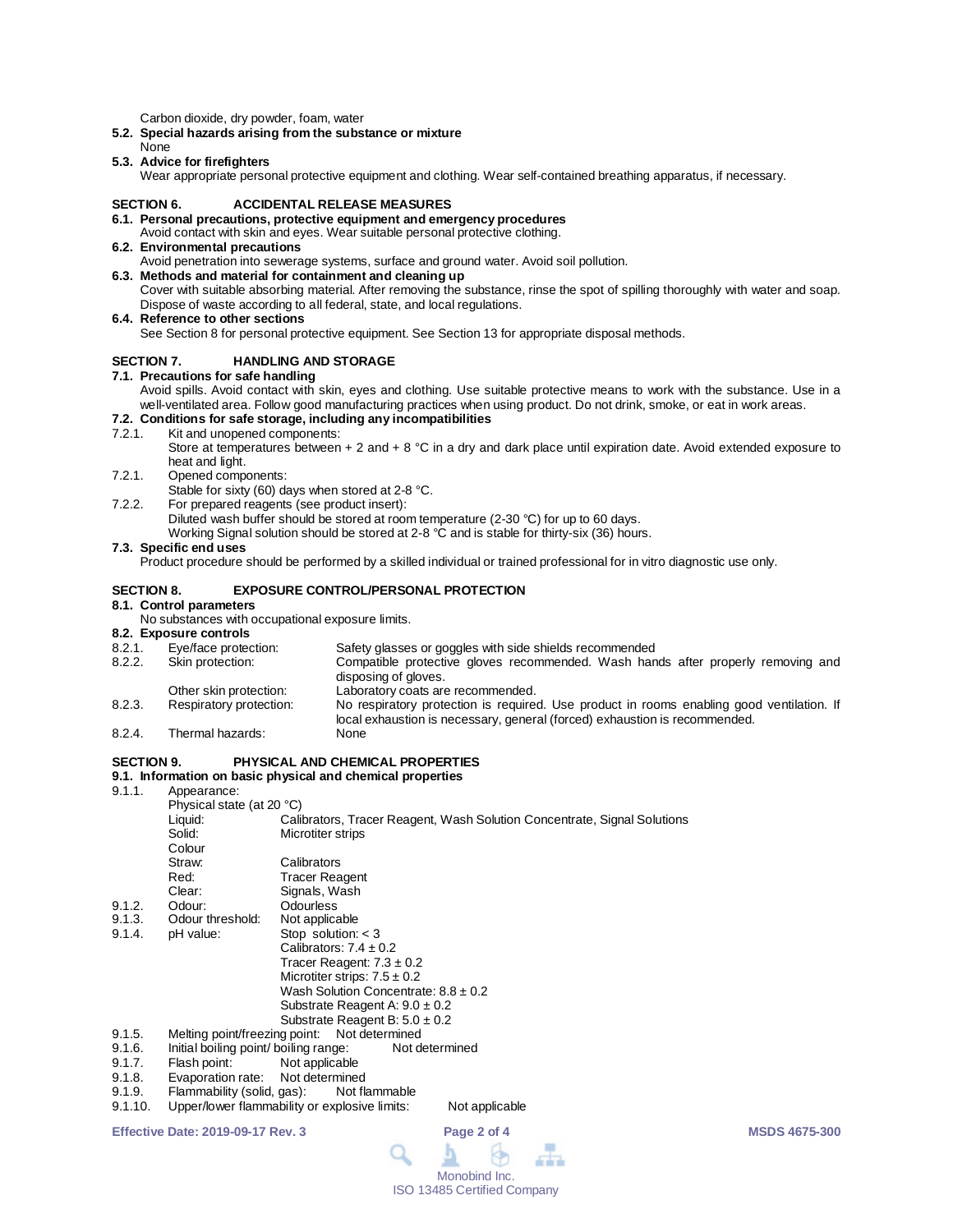| 9.1.11.            | Vapour pressure:                                      | Not determined                                                                                                                                                                             |
|--------------------|-------------------------------------------------------|--------------------------------------------------------------------------------------------------------------------------------------------------------------------------------------------|
| 9.1.12.            | Vapour density:                                       | Not determined                                                                                                                                                                             |
| 9.1.13.            | Relative density:                                     | Not determined                                                                                                                                                                             |
| 9.1.14.            | Solubility:                                           | Water soluble                                                                                                                                                                              |
| 9.1.15.            | Partition coefficient: n-octanol/water:               | Not determined                                                                                                                                                                             |
| 9.1.16.            | Auto-ignition temperature:                            | Not applicable                                                                                                                                                                             |
| 9.1.17.            | Decomposition temperature: Not determined             |                                                                                                                                                                                            |
| 9.1.18.            | Viscosity:                                            | Not determined                                                                                                                                                                             |
| 9.1.19.            | Explosive properties:                                 | None                                                                                                                                                                                       |
| 9.1.20.            | Oxidising properties:                                 | Not determined                                                                                                                                                                             |
|                    | 9.2. Other information                                |                                                                                                                                                                                            |
| None               |                                                       |                                                                                                                                                                                            |
| <b>SECTION 10.</b> |                                                       | STABILITY AND REACTIVITY                                                                                                                                                                   |
| 10.1. Reactivity   |                                                       |                                                                                                                                                                                            |
|                    | <b>10.2. Chemical stability</b>                       | No known reactivity hazards associated with product                                                                                                                                        |
|                    | Stable under recommended storage conditions           |                                                                                                                                                                                            |
|                    | 10.3. Possibility of hazardous reactions              |                                                                                                                                                                                            |
|                    | No hazardous polymerization                           |                                                                                                                                                                                            |
|                    | 10.4. Conditions to avoid<br>Excessive heat and light |                                                                                                                                                                                            |
|                    |                                                       |                                                                                                                                                                                            |
| Acids              | 10.5.Incompatible materials                           |                                                                                                                                                                                            |
|                    | 10.6. Hazardous decomposition products                |                                                                                                                                                                                            |
|                    | Not determined                                        |                                                                                                                                                                                            |
|                    |                                                       |                                                                                                                                                                                            |
| <b>SECTION 11.</b> |                                                       | <b>TOXICOLOGICAL INFORMATION:</b>                                                                                                                                                          |
|                    | 11.1. Information on toxicological effects            |                                                                                                                                                                                            |
| 11.1.1.            | Acute toxicity:                                       | Not determined                                                                                                                                                                             |
| 11.1.2.            | Skin corrosion/irritation:                            | Not determined                                                                                                                                                                             |
| 11.1.3.            | Serious eye damage/irritation: Not determined         |                                                                                                                                                                                            |
| 11.1.4.            | Respiratory or skin sensitisation:                    | Not determined                                                                                                                                                                             |
| 11.1.5.            | Germ cell mutagenicity:                               | Not determined                                                                                                                                                                             |
| 11.1.6.            | Carcinogenicity:                                      | No component of this product present at levels $\geq 0.1\%$ is identified as probable, possible or<br>confirmed human carcinogen by NTP (National Toxicology Program), IARC (International |
|                    |                                                       | Agency for Research on Cancer), or OSHA (Occupational Safety & Health Administration)                                                                                                      |
| 11.1.7.            | Reproductive toxicity:                                | Not determined                                                                                                                                                                             |
| 11.1.8.            | STOT-single exposure:                                 | Not determined                                                                                                                                                                             |
| 11.1.9.            | STOT-repeated exposure:                               | Not determined                                                                                                                                                                             |
|                    | 11.1.10. Aspiration hazard:                           | Not determined                                                                                                                                                                             |
| 11.1.11.           | Information on likely routes of exposure:             |                                                                                                                                                                                            |
|                    | If ingested:                                          | No known health effects                                                                                                                                                                    |
|                    | If inhaled:                                           | No known health effects                                                                                                                                                                    |
|                    | If contact with skin:                                 | No known health effects                                                                                                                                                                    |
|                    | If contact with eyes:                                 | No known health effects                                                                                                                                                                    |
|                    |                                                       | 11.1.12. Symptoms related to the physical, chemical, and toxicological characteristics: None after short or long-term exposure                                                             |
| <b>SECTION 12.</b> |                                                       | <b>ECOLOGICAL INFORMATION</b>                                                                                                                                                              |
| 12.1.Toxicity      |                                                       |                                                                                                                                                                                            |

- Not determined. **12.2.Persistence and degradability**
- Not determined
- **12.3.Bioaccumulative potential**
- Not determined
- **12.4.Mobility in soil** Not determined
- **12.5.Results of PBT and vPvB assessment**
- Not determined
- **12.6.Other adverse affects**
- Not determined

### **SECTION 13. DISPOSAL CONSIDERATIONS**

### **13.1.Waste treatment methods**

All waste disposals must be carried out in accordance with federal, state, and local legislation and administrative regulations. A licensed professional waste disposal service should be utilized to dispose of material and packaging.

## **SECTION 14. TRANSPORT INFORMATION**

## **14.1.UN number**

Not available